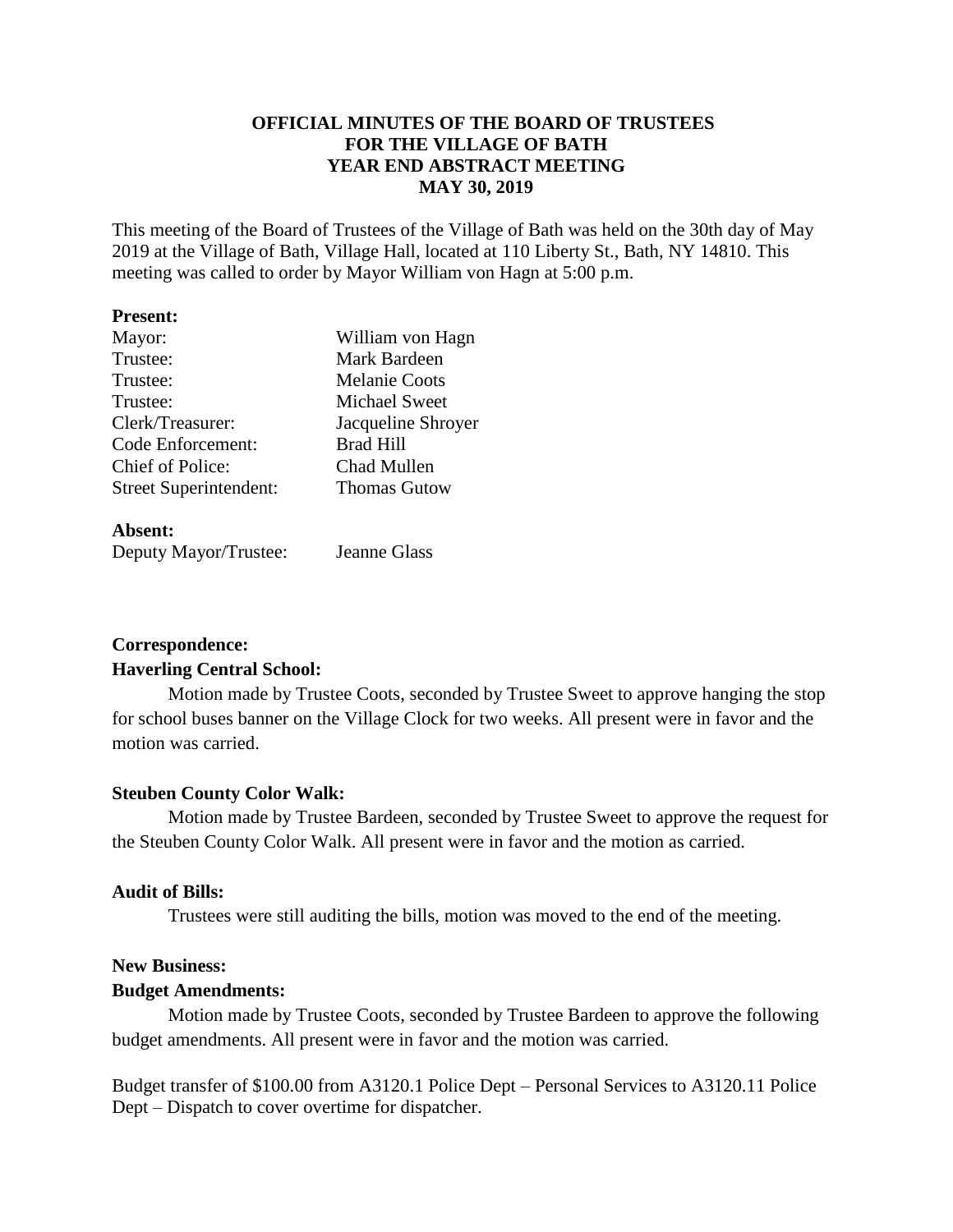Budget Transfer of \$6,609.53 From A9010.8 State Retirement to A8510.2 Community Development – Equipment and Capital Outlay to cover the expenses of 3 Village Signs the board approved.

Budget Transfer of \$20,000 from A5410.41 Sidewalk Replacement and \$8,800 from A3620.11 Code Enforcement Assistant to A1620.2 Building – Equipment and Capital Outlay to cover the cost of the front building Masonry work.

Budget Transfer of \$320.00 from A3320.1 Parking Activity Personal Services to A3320.4 Parking Activity Contractual to cover expenses for ticket rolls for parking tickets.

Budget Transfer of \$10,800 from A3620.1 Code Enforcement Personal Services to A5142.4 Snow Removal – Contractual to cover the cost to fill the Salt Barn with Salt for next winter.

Budget Transfer of \$1,380.00 from A7141.1 Mossy Bank Personal Services to A5110.1 Street Dept Personal Services to cover paving overtime.

Budget Amendment: A3989 State Aid – Other Home and Comm Serv - \$3000.00 A8510.4 Community Development – Contractual \$3,000.00 For Main Street Grant Expenses

A1120 Non-Property Tax \$35,000.00 A5110.49 Street Dept – Blacktop \$35,000.00 To Cover Paving Expenses

### **Encumbrances:**

Motion made by Trustee Bardeen, seconded by Trustee Sweet to approve the following encumbrances. All present were in favor and the motion was carried.

| A3120.2 | 6,790.20  | Police Vehicle           |
|---------|-----------|--------------------------|
| A3120.2 | 38,535.14 | Police Truck             |
| A5110.2 | 35,400.00 | One Ton Truck            |
| A1620.2 | 90,450.00 | <b>Bathroom Upgrades</b> |
| A1620.2 | 28,800.00 | <b>Masonry Work</b>      |
| A8510.2 | 2,977.25  | Village Signs            |

#### **Body Cam Grant:**

Motion made by Trustee Bardeen, seconded by Trustee Sweet to authorize Mayor, William von Hagn, to sign all paperwork for the Body Cam Grant the Village will be applying for. All present were in favor and the motion was carried.

#### **Adjust Police Vehicle Price:**